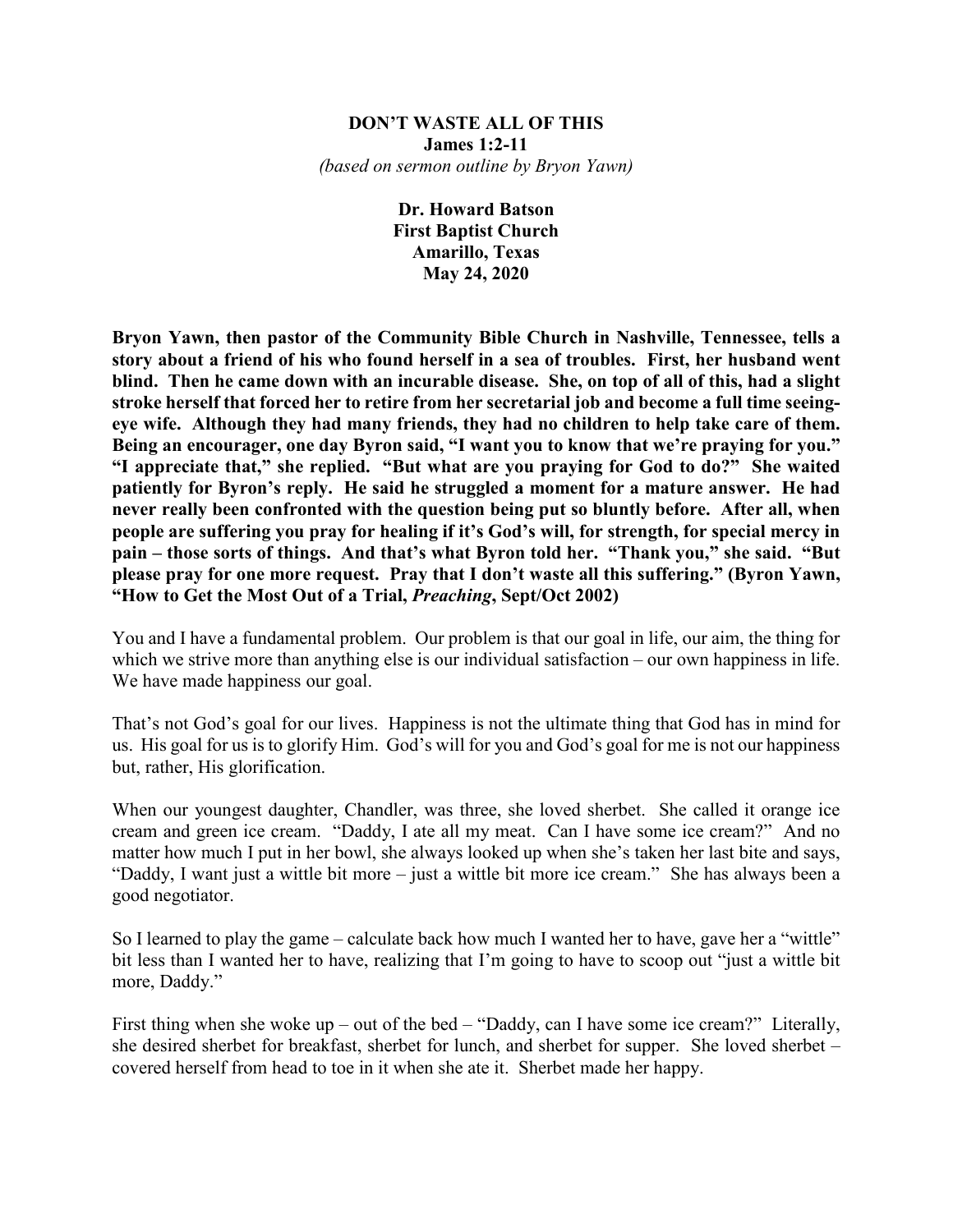But my goal for Chandler was not her happiness. Oh, I wanted her to be happy, but I was going to make sure that Chandler ate some vegetables and some fruits, too. Just fulfilling her immature desires for happiness was not my focus. It's not what I desired for her. I desired what's best for her.

God doesn't always give us happiness. He doesn't always give us ice cream. His desire for us is not our happiness but, rather, His glorification.

I'm not seeking suffering for myself this morning – I promise you that. And I'm not seeking it for you. But we live in a culture that disdains suffering rather than accepts it. There is, quite frankly, no place for pain in the American version of Christianity.

The preacher on the television tells us that we should be healthy and wealthy. No difficulties or trials should come our way. Her admonition to us is that we should simply rebuke pain, rebuke suffering as if it were something foreign in our lives, something that God's people should not experience. It is something we should simply treat as if it doesn't walk in tandem, stride hand-inhand with being a man or a woman of God.

Well, that TV preacher, whomever he or she might be, hasn't read a whole lot of James. James wastes no time issuing the command, "Consider it pure joy, my brothers, when you face trials of many kinds."

James gives us three steps to make sure we don't waste the suffering in our lives.

# **I. Embrace trials.**

### *A. Trials are unavoidable.*

I want you to notice that trials are, first of all, unavoidable.

There was an old seminary professor who greeted all incoming freshmen with a hard dose of reality. He would say to each student, "If your life is good, if all is going well, and if all is just as you have planned, you only need to wait. Trials will come.

James doesn't use a conditional clause. He doesn't say, "If trials come...." Rather, it is a temporal clause. It is *when* they come.

Some of you suffer from a very difficult marriage. Your fairy tale dream has turned into a nightmare. You can't even pinpoint when it first happened. Slowly, over time, you grew away from each other. And now, everything you'd hoped for is missing. Everything you'd longed for is gone.

Many of you during the shut down suffer from uncertain job situations. Probably nobody in this room knows how much anxiety and financial pressure you are under.

Some of you suffer from the longing, the desire, the insatiable desire to be a father or to be a mother. Despite the testing, despite the expenses, despite all the anxiety and the stress, God has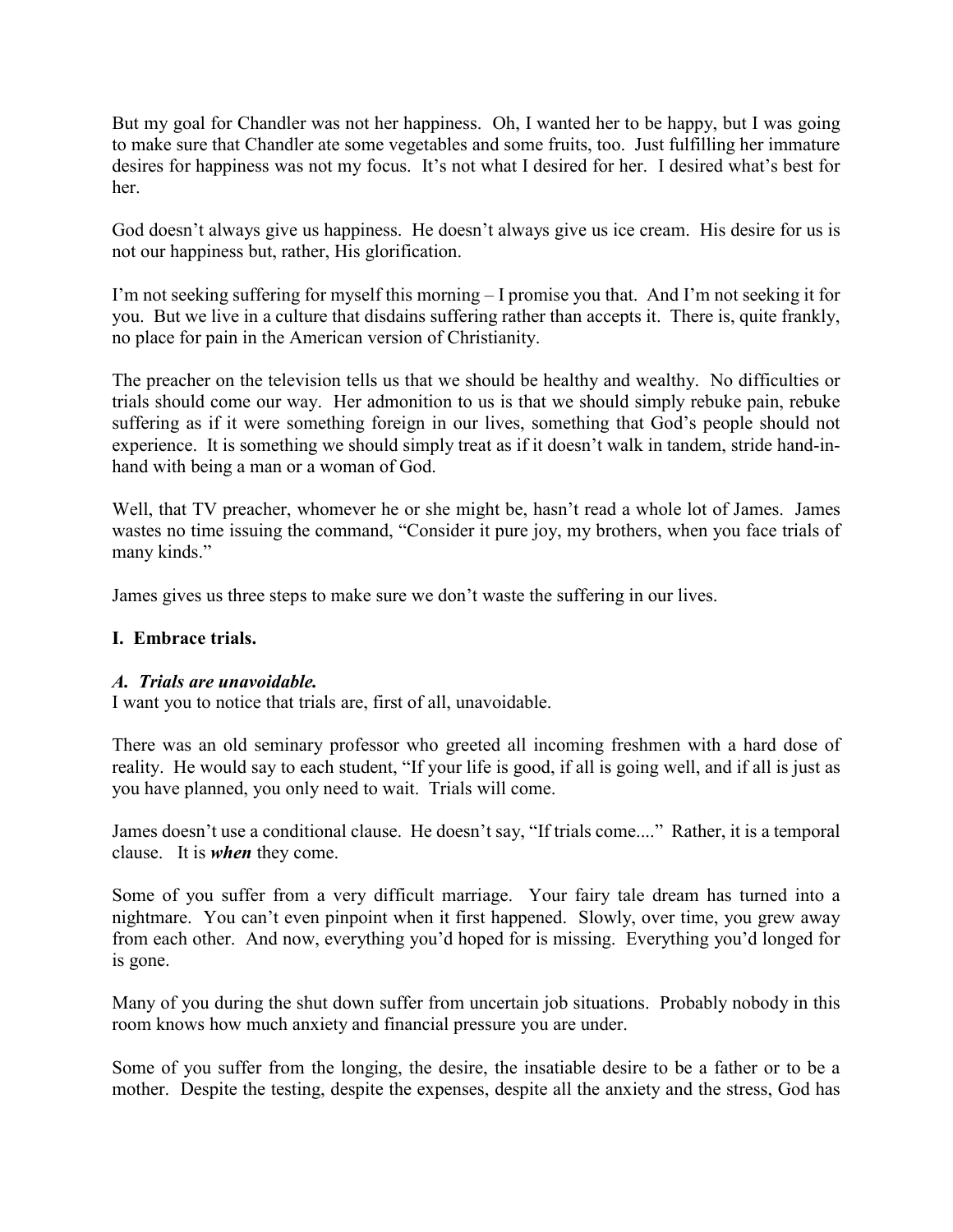not gifted you with a baby – at least not yet. There is not a day – yea, not an hour, yea, not even a moment that goes by that you don't think about that. That hurts. That's a trial.

Others of you have just been diagnosed with a disease by your physician. Your body is aging. And the young among us don't understand that our bodies just wear out. As one man told me when I asked him how he was doing, "Half of my body parts don't work, and what does work, hurts!"

Some of you, even now, are waiting for test results – waiting for the doctor to outline the treatment in hope of a cure.

Some of you suffer from disobedient children who are running their own way, living their own lives. Some of you have been hurt by a dear friend – crushed, crestfallen, brokenhearted. Something is not right between you and your very best friend.

Yes, some of you have been at a grave side, and you have bid farewell to someone you love more than anybody else on the entire earth. And nobody loved you like he loved you or she loved you. Now he's gone – now she's gone – and, well, life is just empty. Some of you suffer from the sting of death.

Or the Covid-19 crisis has caused your life to be turned upside down and inside out.

I'm telling you: If you're not there, you will be. I don't desire it for you. I don't desire it for me. But James doesn't say "if." He says "when."

Trials are unavoidable.

### *B. Trials are unexpected.*

James says "when you face trials" or "you encounter trials" (v. 2). The word translated encounter means "to fall down around" or "to fall into." It's the same word used in Luke 10:30 to describe the man who was surprised and overtaken by the thieves on his way to Jericho. Our trials are like commandos who swoop down on us out of nowhere.

In fact, the unexpected nature of the trial also comes in the word trial itself. The Greek word for "trial" gives us the English word "pirate." Like pirates, trials ambush the unsuspecting believer.

### *C. Trials are unpredictable in nature.*

There are various trials. Your trial might be physical trials. Or emotional trials. They might be a personal experience. They might be the experience of someone else in your family. It's that time when you say, "I never thought – I never thought this would happen to me."

The word "various" could be translated "multi-colored." It's the same word used to refer to Joseph's many-colored coat in the Septuagint. A trial comes to match every color of one's personality. **Joel Gregory has said that trials have people's zip codes and thumb prints on them. What may shake the foundation of one person's life may not even touch another. God asked only Abraham, not Joseph or Moses, to sacrifice his son. Jesus asked only the rich**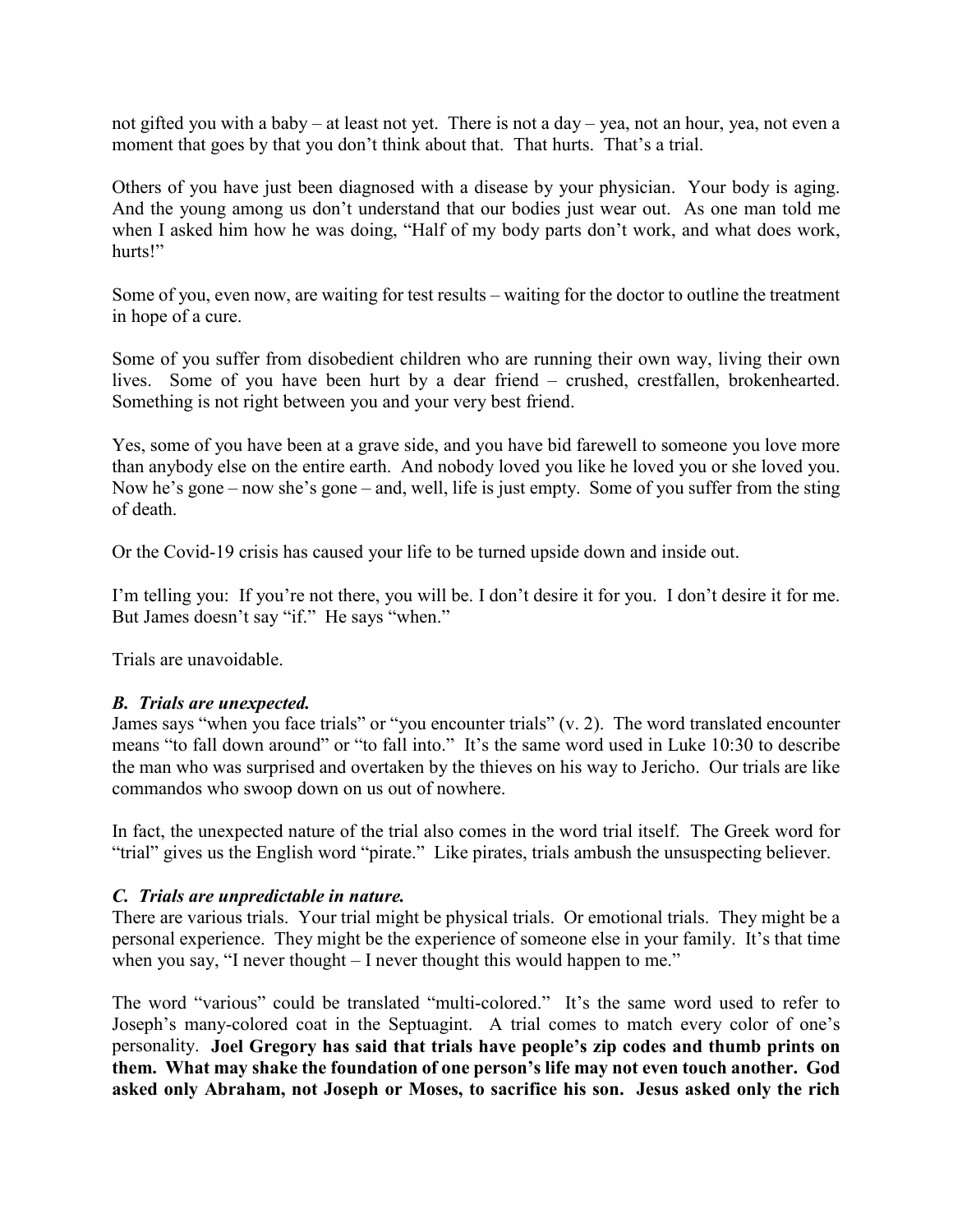## **young ruler to sell everything, not Nicodemus. He had a trial match to test the faith of each person. But no trials were exactly alike. (Joel Gregory,** *James January Bible Study: Faith Works***)**

When trials come, it's wave after wave – is it not? Shakespeare said "When sorrows come, they come not single spies, but in battalions."

Everything happens at once.

First of all I say this morning to embrace trials as God's instrument of change.

Suffering really can change us, can it not? How much differently do you see life when you're in the midst of a piercing pain? How differently do you evaluate everyone and everything around you when you're in the midst of searing soreness?

When you are around people who have never experienced much suffering, it shows, doesn't it? Not that you wish it for them, but their naiveté, their innocence, their arrogance, their greenness – it shows all over them.

I hold in my hand two rocks. One rock is rough and sharp. It has stout edges and severe angles. The other rock is smooth and round, more pleasant to hold. This rock has been pounded by the river – day after day and year after year. And that pounding by the tumultuous water has smoothed the rough edges from this stone.

The difference shows. It shows in my life and it shows in your life when we've not experienced pain. Sometimes without suffering we're left as judgmental, arrogant, know-it-all, black and white prophets of perfection. And after suffering and after pain, we're gentle, loving, understanding, and actually more Christ-like in our demeanor.

Don't seek suffering. But you must embrace suffering.

**There was an article about a young mother and father who both carried an extremely rare genetic disorder known as Zellweger's Syndrome. The syndrome results in severe birth defects of newborns. It minimizes their quality of life, as well as their life expectancy. The chances of an individual having the gene are 1 in 160. The odds of two individuals meeting and having a child with the disorder are around 1 in 100,000.**

**This family beat the dreadful odds and gave birth to a child possessing the syndrome. The child died. After the loss of their baby, the couple took certain necessary medical steps to prevent the same outcome in additional children. These procedures pushed the odds of a recurrence of this disorder to 1 in 200,000. Astonishingly, at the time the article was written, despite the measures taken to prevent it, they were pregnant with their second child carrying the rare malady.**

**It was nearly more than the family could take. They struggled to understand, as Christians, why God would allow such exquisite pain, not once, but twice. Remarkably, facing the**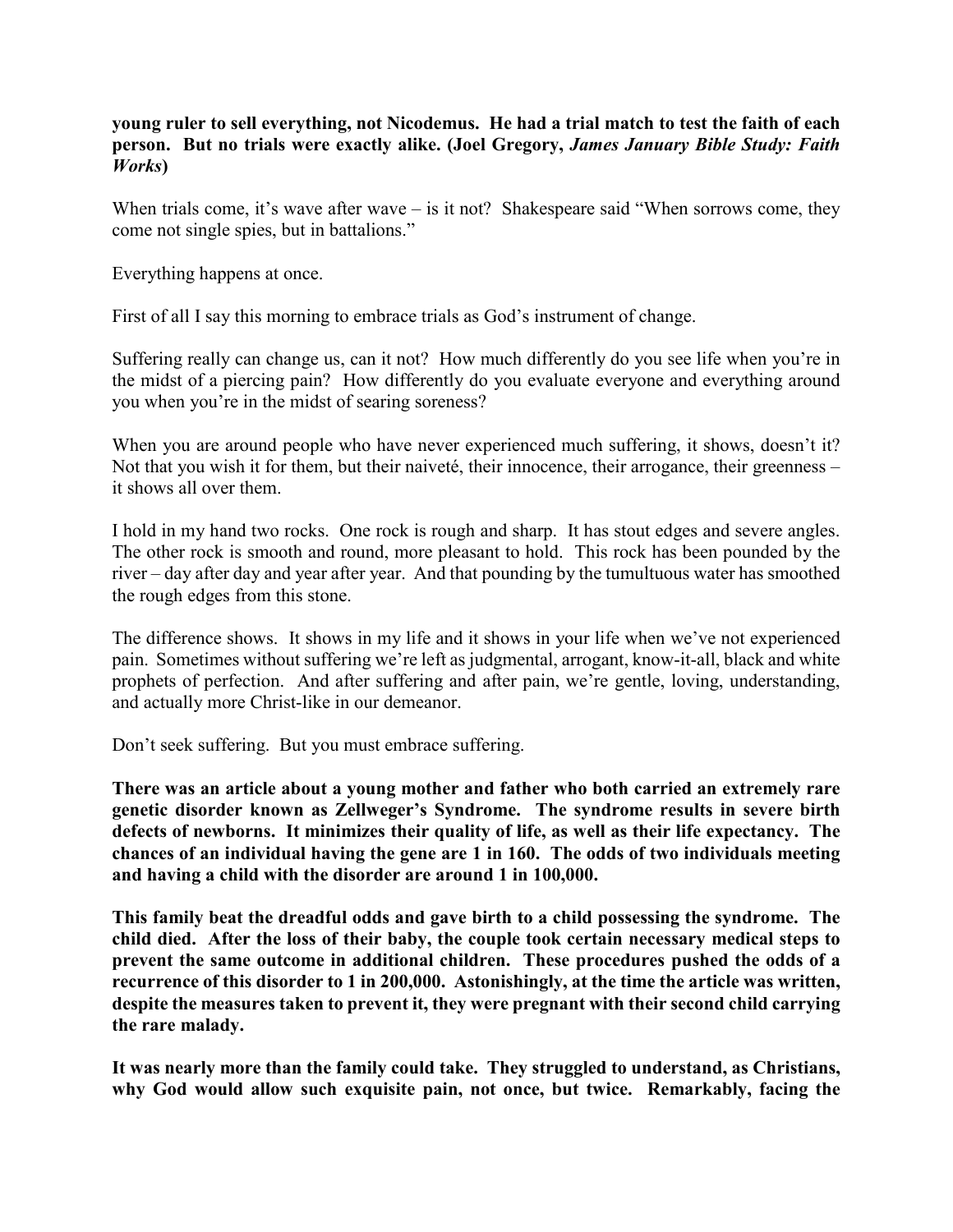**inevitable reality ahead, the mother said, "If God would ask me to suffer this significantly, I think He has something significant He wants me to do with it through me, if only in my heart."** 

How could she say that? She learned to embrace pain as God's instrument of change.

# **II. Endure trials.**

Several years ago there was a popular song that had the catchy refrain, "Don't worry. Be happy." It was a pleasant tune, but the philosophy was bad. Sometimes there is nothing to be happy about.

We must understand that God uses trials to complete God's purpose in our lives. He says in James 1:3, "Know that the testing of your faith produces endurance."

We don't know who we really are until we face a trial. God reveals who we really are when we face the trials before us. Our true character remains after the tribulation blows away the chaff.

Peter says the same thing. "So that the genuineness of your faith, more precious than gold which, though perishable, is tested by fire may redound to praise and glory and honor at the revelation of Jesus Christ" (1 Peter 1:7). Just like the goldsmith heats gold ore in order to skim away the dross, so God permits testing times in a believer's life.

Job said it in Job 23:10 when he said, "When He has tried me, I shall come forth as gold."

You can build a ship all day. But as long as it is in dry dock, it's not proved seaworthy. It must face the winds. It must face the sea. Likewise, you know nothing about a raw recruit on the battlefield until he has faced the enemy's fire.

So, too, your faith and my faith must be proved on the battlefield of life.

Notice – the testing of our faith produces steadfastness (1:3). The Christian gospel is not the gospel of the good start but, rather, of the good finish. Jesus warns us in the Parable of the Sower about the seed that falls on rocky ground. It springs up all at once, but it only takes a little sun to wilt away what seemed to be flourishing faith. Or the seed is sown among the thorns and, growing side by side, the thorns choke out, overgrow the good grain.

Anybody can start the Christian pilgrimage. But the question is who can finish it?

God made Abraham wait twenty-five years before giving him the son that He'd promised him. Joseph was thirteen years between the pit and the prison before he reached the palace. Moses was eighty years of age before he discovered God's crowning purpose for his life. In each instance, faith through trials displayed active patience. You cannot buy synthetic maturity.

Pain is a visitor coming to your door when you least expect it, just like unexpected company. When that doorbell rings and you're unprepared, it's not a welcomed knock. The dogs are barking.